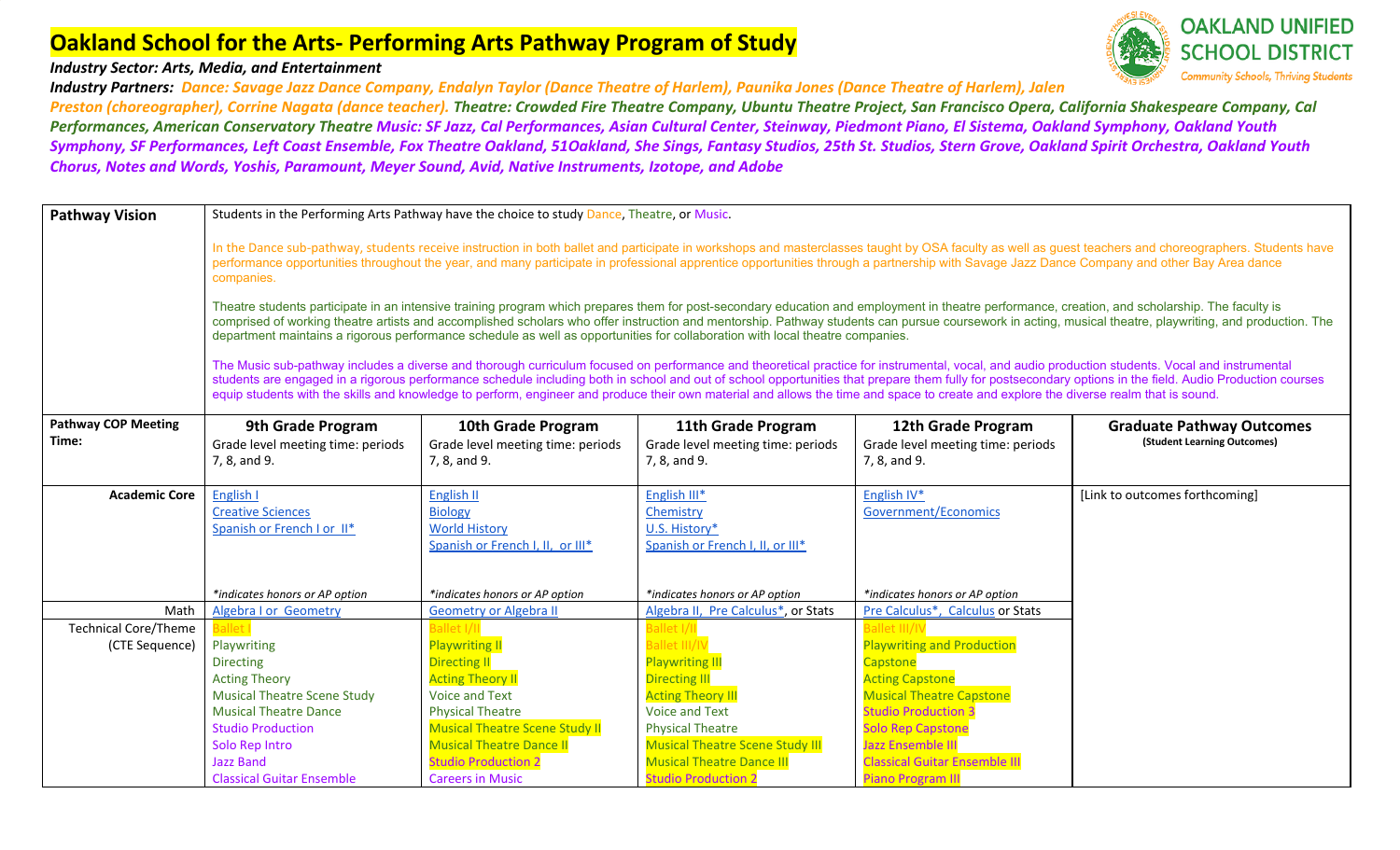### *Industry Sector: Arts, Media, and Entertainment*

*Industry Partners: Dance: Savage Jazz Dance Company, Endalyn Taylor (Dance Theatre of Harlem), Paunika Jones (Dance Theatre of Harlem), Jalen Preston (choreographer), Corrine Nagata (dance teacher). Theatre: Crowded Fire Theatre Company, Ubuntu Theatre Project, San Francisco Opera, California Shakespeare Company, Cal Performances, American Conservatory Theatre Music: SF Jazz, Cal Performances, Asian Cultural Center, Steinway, Piedmont Piano, El Sistema, Oakland Symphony, Oakland Youth Symphony, SF Performances, Left Coast Ensemble, Fox Theatre Oakland, 51Oakland, She Sings, Fantasy Studios, 25th St. Studios, Stern Grove, Oakland Spirit Orchestra, Oakland Youth Chorus, Notes and Words, Yoshis, Paramount, Meyer Sound, Avid, Native Instruments, Izotope, and Adobe*

|                                      | <b>Studio Piano</b>                    | <b>Music History</b>                   | <b>Careers in Music</b>                | <b>Chamber Orchestra III</b>           |                       |
|--------------------------------------|----------------------------------------|----------------------------------------|----------------------------------------|----------------------------------------|-----------------------|
|                                      | <b>Chamber Orchestra</b>               | <b>One Voice</b>                       | <b>Music History</b>                   | [Course Descriptions Forthcoming]      |                       |
|                                      |                                        | <b>Concert Choir</b>                   | <b>One Voice</b>                       |                                        |                       |
|                                      |                                        | <b>Vocal Rush</b>                      | <b>Concert Choir</b>                   |                                        |                       |
|                                      |                                        | Jazz Ensemble II                       | <b>Vocal Rush</b>                      |                                        |                       |
|                                      |                                        | <b>Classical Guitar Ensemble II</b>    | Jazz Ensemble II                       |                                        |                       |
|                                      |                                        | <b>Piano Program II</b>                | <b>Classical Guitar Ensemble II</b>    |                                        |                       |
|                                      |                                        | <b>Chamber Orchestra II</b>            | <b>Piano Program II</b>                |                                        |                       |
|                                      |                                        | [Course Descriptions Forthcoming]      | <b>Chamber Orchestra II</b>            |                                        |                       |
|                                      |                                        |                                        | [Course Descriptions Forthcoming]      |                                        |                       |
| <b>Dual Enrollment</b>               | <b>Peralta System Articulation Doc</b> | <b>Peralta System Articulation Doc</b> | <b>Peralta System Articulation Doc</b> | <b>Peralta System Articulation Doc</b> |                       |
| http://web.peralta.edu/              | Developing Dual Enrollment             | Developing Dual Enrollment             | Developing Dual Enrollment             | Developing Dual Enrollment             |                       |
|                                      | agreement with College of              | agreement with College of              | agreement with College of              | agreement with College of              |                       |
|                                      | Alameda/Berkeley City College          | Alameda/Berkeley City College          | Alameda/Berkeley City College          | Alameda/Berkeley City College          |                       |
|                                      | <b>Statistics on site</b>              | <b>Statistics on site</b>              | <b>Statistics on site</b>              | <b>Statistics on site</b>              |                       |
|                                      |                                        |                                        |                                        |                                        |                       |
| Integrated Projects/                 | Dance                                  | Dance                                  | Dance                                  | Dance                                  |                       |
| Common Performance                   | <b>Music</b>                           | <b>Music</b>                           | <b>Music</b>                           | <b>Music</b>                           |                       |
| Assessments                          |                                        |                                        |                                        |                                        |                       |
| Defenses or Capstones                | forthcoming                            | forthcoming                            | forthcoming                            | [Graduate Capstone forthcoming]        |                       |
| Other Courses / Electives            | <b>Creative Writing</b>                | Academic/Literacy Support              | <b>Ethnic Studies*</b>                 | <b>Ethnic Studies*</b>                 |                       |
|                                      | <b>Contemporary Issues</b>             |                                        | <b>AP Psychology*</b>                  | <b>AP Psychology*</b>                  |                       |
|                                      | <b>Math Lab</b>                        |                                        | <b>Mock Trial</b>                      | <b>Mock Trial</b>                      |                       |
|                                      | <b>Art History</b>                     |                                        | <b>Environmental Science*</b>          | <b>Environmental Science*</b>          |                       |
|                                      | Academic/Literacy Support              |                                        | Physics*                               | Physics*                               |                       |
|                                      |                                        |                                        | Academic/Literacy Support              | Academic/Literacy Support              |                       |
| Other Student                        | <b>School assemblies monthly</b>       | <b>School assemblies monthly</b>       | <b>School assemblies monthly</b>       | <b>School assemblies monthly</b>       |                       |
| Experiences                          | Intersession between S1/S2 (all        | Intersession between S1/S2 (all        | Intersession between S1/S2 (all        | Intersession between S1/S2 (all        |                       |
| (post-session, intersession,         | school)                                | school)                                | school)                                | school)                                |                       |
| rituals, class trips,<br>assemblies) |                                        | Challenge Day                          |                                        | Senior Picnic                          |                       |
|                                      |                                        |                                        |                                        | Senior Showcase                        |                       |
| <b>Work Based Learning</b>           | Opportunities to perform with          | Opportunities to perform with          | Opportunities to perform with          | Opportunities to perform with          | <b>Certifications</b> |
|                                      | Savage Dance Company and other         | Savage Dance Company and other         | Savage Dance Company and other         | Savage Dance Company and other         |                       |
| <b>WBL Continuum</b>                 | <b>Bay Area Dance Companies</b>        | <b>Bay Area Dance Companies</b>        | <b>Bay Area Dance Companies</b>        | <b>Bay Area Dance Companies</b>        | forthcoming           |
| reference document]                  |                                        |                                        |                                        |                                        |                       |

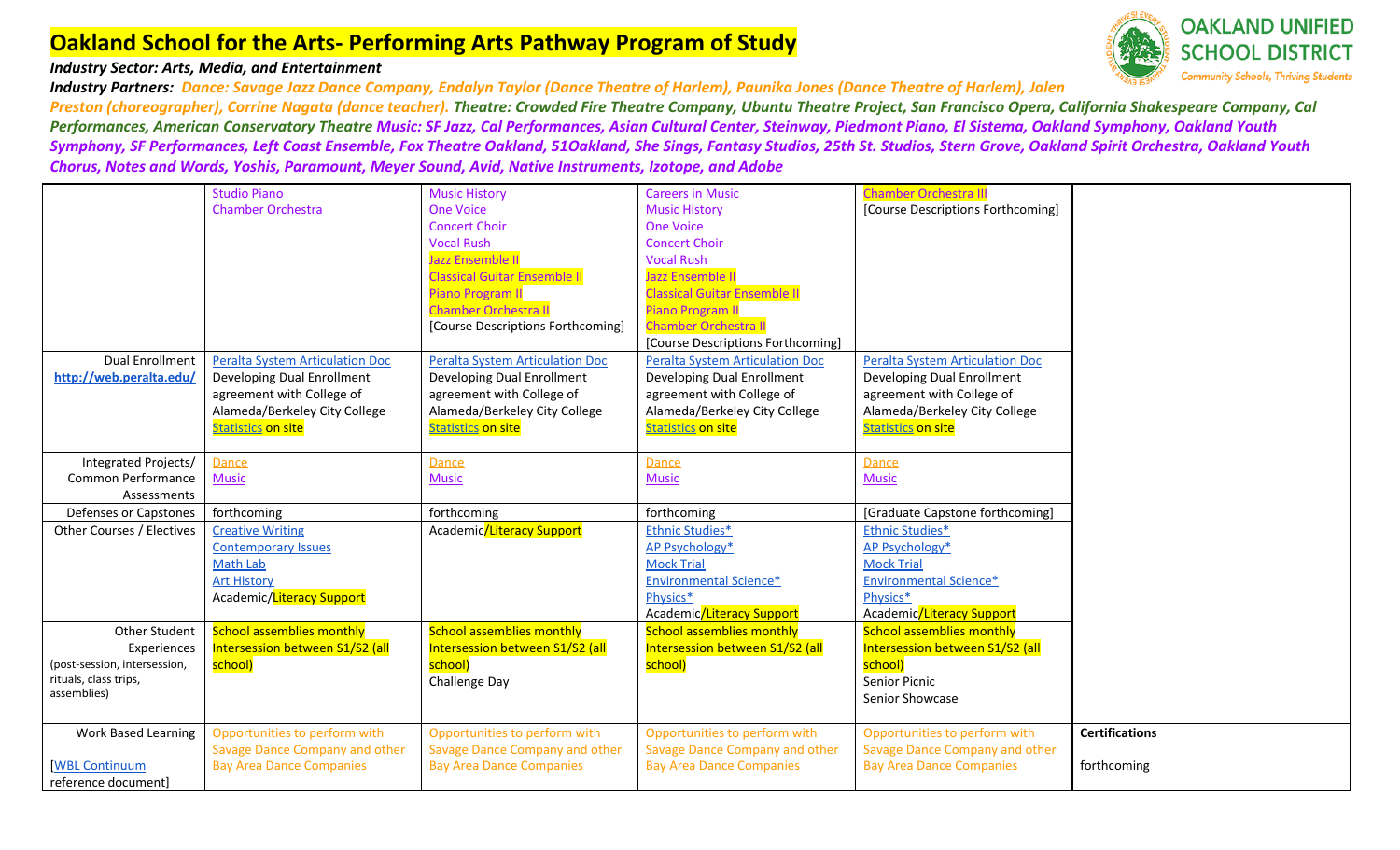### *Industry Sector: Arts, Media, and Entertainment*

*Industry Partners: Dance: Savage Jazz Dance Company, Endalyn Taylor (Dance Theatre of Harlem), Paunika Jones (Dance Theatre of Harlem), Jalen Preston (choreographer), Corrine Nagata (dance teacher). Theatre: Crowded Fire Theatre Company, Ubuntu Theatre Project, San Francisco Opera, California Shakespeare Company, Cal Performances, American Conservatory Theatre Music: SF Jazz, Cal Performances, Asian Cultural Center, Steinway, Piedmont Piano, El Sistema, Oakland Symphony, Oakland Youth Symphony, SF Performances, Left Coast Ensemble, Fox Theatre Oakland, 51Oakland, She Sings, Fantasy Studios, 25th St. Studios, Stern Grove, Oakland Spirit Orchestra, Oakland Youth Chorus, Notes and Words, Yoshis, Paramount, Meyer Sound, Avid, Native Instruments, Izotope, and Adobe*

|                                | <b>Collaborations and internships</b> | <b>Collaborations and internships</b> | Collaborations and internships with       | <b>Collaborations and internships</b> |
|--------------------------------|---------------------------------------|---------------------------------------|-------------------------------------------|---------------------------------------|
|                                | with local theatre companies          | with local theatre companies          | local theatre companies including         | with local theatre companies          |
|                                | including Ubuntu and Crowded Fire     | including Ubuntu and Crowded Fire     | <b>Ubuntu and Crowded Fire</b>            | including Ubuntu and Crowded Fire     |
|                                | Performance opportunities             | Performance opportunities             | Performance opportunities                 | Performance opportunities             |
|                                | through performance ensembles         | through performance ensembles         | through performance ensembles             | through performance ensembles         |
|                                |                                       | [Summary of WBL experiences           | [Summary of WBL experiences               | [Summary of WBL experiences           |
|                                |                                       | forthcoming]                          | forthcoming]                              | forthcoming]                          |
|                                |                                       |                                       |                                           |                                       |
|                                |                                       |                                       |                                           |                                       |
| Student Leadership             | <b>Student Leadership Class</b>       | <b>Student Leadership Class</b>       | <b>Student Leadership Class</b>           | <b>Student Leadership Class</b>       |
| <b>Summer Learning</b>         | <b>Concurrent or Dual Enrollment</b>  | <b>Concurrent or Dual Enrollment</b>  | <b>Concurrent or Dual Enrollment</b>      | <b>Concurrent or Dual Enrollment</b>  |
| (Summer Bridge, summer         |                                       |                                       |                                           |                                       |
| learning, credit recovery)     |                                       |                                       |                                           |                                       |
| College Exposure               | <b>Counselor Meetings</b>             | <b>Counselor Meetings</b>             | Naviance                                  | Naviance                              |
|                                | Naviance                              | Naviance                              | College Fair, College Visits, Test        | Essay prep seminars                   |
|                                |                                       | <b>College Fairs</b>                  | prep seminars                             | <b>College and Career Counselor</b>   |
|                                |                                       |                                       | College and Career Counselor              | meetings                              |
|                                |                                       |                                       | meetings                                  |                                       |
| <b>Study Tour Destinations</b> | Field trips to professional dance     | Field trips to professional dance     | Field trips to professional dance         | Field trips to professional dance     |
|                                | performances                          | performances                          | performances                              | performances                          |
|                                | <b>Master Guest Teachers giving</b>   | <b>Master Guest Teachers giving</b>   | <b>Master Guest Teachers giving</b>       | <b>Master Guest Teachers giving</b>   |
|                                | master classes                        | master classes                        | master classes                            | master classes                        |
|                                | <b>Guest Choreographers</b>           | <b>Guest Choreographers</b>           | <b>Guest Choreographers</b>               | <b>Guest Choreographers</b>           |
|                                | choreographing on students            | choreographing on students            | choreographing on students                | choreographing on students            |
|                                | <b>Fox Vocal Show</b>                 | <b>Fox Vocal Show</b>                 | <b>Fox Vocal Show</b>                     | <b>Fox Vocal Show</b>                 |
|                                | <b>She Sings Acapella Event</b>       | <b>She Sings Acapella Event</b>       | <b>She Sings Acapella Event</b>           | She Sings Acapella Event              |
|                                | <b>Mercury Soul Events (Run by</b>    | Mercury Soul Events (Run by           | Mercury Soul Events (Run by               | Mercury Soul Events (Run by           |
|                                | <b>Mason Bates - Grammy nominated</b> | <b>Mason Bates - Grammy nominated</b> | <b>Mason Bates - Grammy nominated</b>     | <b>Mason Bates - Grammy nominated</b> |
|                                | composer - two annual events          | composer - two annual events          | composer - two annual events              | composer - two annual events          |
|                                | affiliated with the SF                | affiliated with the SF                | affiliated with the SF                    | affiliated with the SF                |
|                                | Conservatory).                        | Conservatory).                        | Conservatory).                            | Conservatory).                        |
|                                | <b>CMEA - "California Music</b>       | <b>CMEA - "California Music</b>       | <b>CMEA - "California Music Education</b> | <b>CMEA - "California Music</b>       |
|                                | <b>Education Association", Large</b>  | <b>Education Association", Large</b>  | Association", Large ensembles             | <b>Education Association", Large</b>  |
|                                | ensembles compete each year.          | ensembles compete each year.          | compete each year.                        | ensembles compete each year.          |
|                                | <b>Monterey Jazz Festival</b>         | <b>Monterey Jazz Festival</b>         | <b>Monterey Jazz Festival</b>             | <b>Monterey Jazz Festival</b>         |
|                                | <b>Reno Jazz Festival</b>             | Reno Jazz Festival                    | Reno Jazz Festival                        | <b>Reno Jazz Festival</b>             |